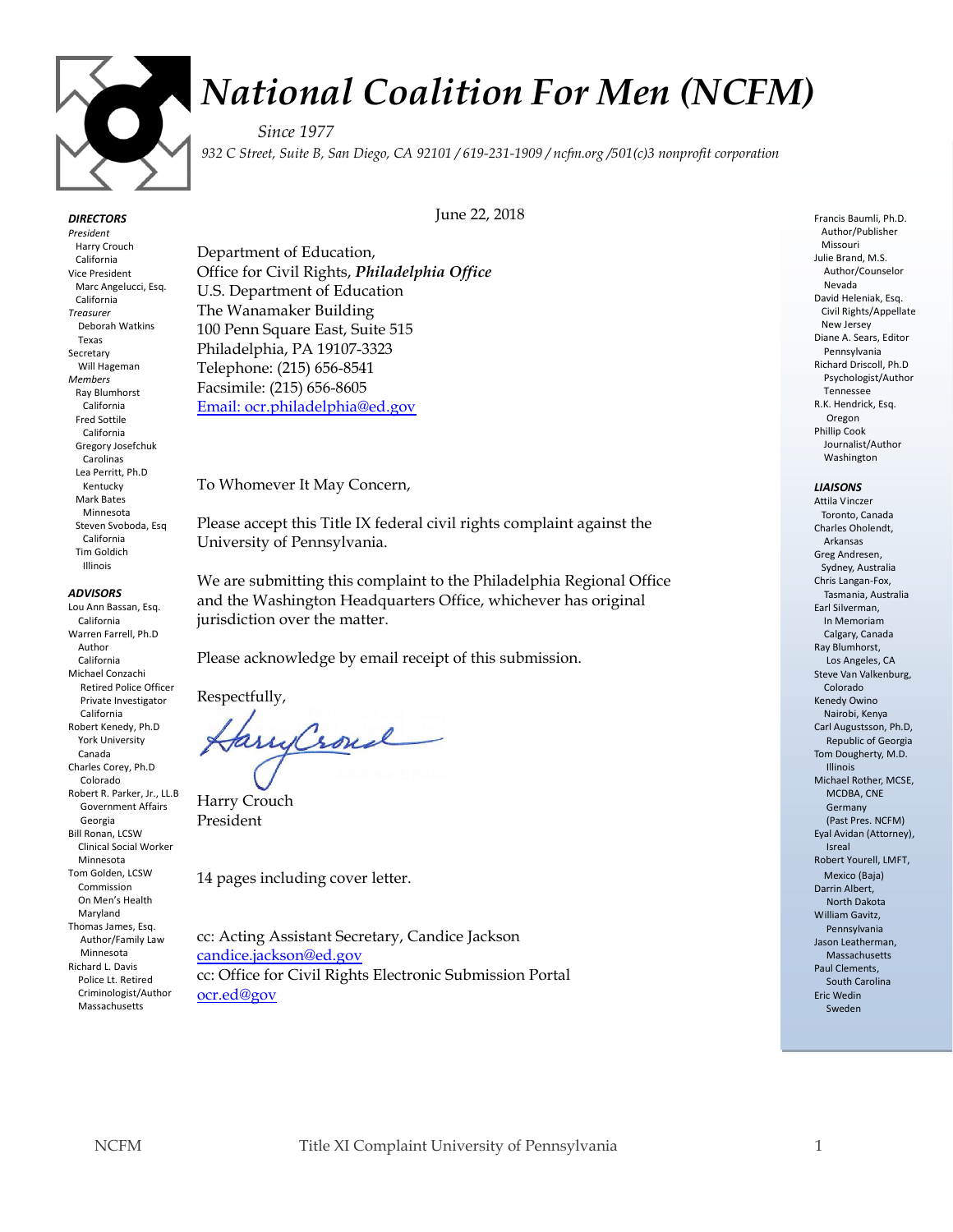## **SUMMARY**

The University of Pennsylvania is in violation of Title IX because it offers resources, funding, fellowships, and scholarships that are available to women only, even though men are a minority both nationwide  $[42\%]$ <sup>1</sup> and at the University of Pennsylvania  $[47\%]$ , incoming class of 2021].<sup>2</sup> The exclusionary programs are listed below. Women are the overrepresented sex in general nationwide; they are also the majority of law students<sup>3</sup> and medical students.<sup>4</sup> New civil rights data published by the Department of Education makes it clear that concerns over the underrepresentation of women in STEM education are outdated. <sup>5</sup> 77% of all teachers in the public education system are women, and the numbers are increasing.<sup>6</sup> Girls have higher grades than boys in all categories.<sup>7</sup>

Men are beginning to face significant problems in the workplace due to this disparity in terms of college degree attainment. Women who apply to STEM degrees are far more likely to be hired than men.<sup>8</sup> A recent study found out that women are 36% more likely than men to receive a job offer.<sup>9</sup> Men work in more dangerous jobs and they are more likely to suffer permanent or grievous harm.<sup>10</sup> The gender pay gap myth ignores many variables.<sup>11</sup>

<sup>11</sup>Wall Street Journal article:

<sup>1</sup>[https://nces.ed.gov/programs/digest/d16/tables/dt16\\_322.20.asp>](https://nces.ed.gov/programs/digest/d16/tables/dt16_322.20.asp)>

<sup>2</sup><https://admissions.upenn.edu/admissions-and-financial-aid/what-penn-looks-for/incoming-class-profile> [http://obp.umich.edu/wp-content/uploads/pubdata/factsfigures/freshprof\\_umaa\\_fall2013-2017.pdf](http://obp.umich.edu/wp-content/uploads/pubdata/factsfigures/freshprof_umaa_fall2013-2017.pdf)

<sup>3</sup><https://www.nytimes.com/2016/12/16/business/dealbook/women-majority-of-us-law-students-first-time.html> 4[https://www.washingtonpost.com/local/social-issues/women-are-now-a-majority-of-entering-medical-students](https://www.washingtonpost.com/local/social-issues/women-are-now-a-majority-of-entering-medical-students-nationwide/2018/01/22/b2eb00e8-f22e-11e7-b3bf-ab90a706e175_story.html?utm_term=.3873f1eff392)[nationwide/2018/01/22/b2eb00e8-f22e-11e7-b3bf-ab90a706e175\\_story.html?utm\\_term=.3873f1eff392](https://www.washingtonpost.com/local/social-issues/women-are-now-a-majority-of-entering-medical-students-nationwide/2018/01/22/b2eb00e8-f22e-11e7-b3bf-ab90a706e175_story.html?utm_term=.3873f1eff392)

<sup>5</sup><https://www.ed.gov/news/press-releases/us-department-education-releases-2015-16-civil-rights-data-collection> <sup>6</sup><https://nces.ed.gov/pubs2017/2017072.pdf>

<sup>7</sup><http://www.apa.org/news/press/releases/2014/04/girls-grades.aspx>

<sup>8</sup><http://www.pnas.org/content/early/2015/04/08/1418878112>

<sup>9</sup><http://insight.movemeon.com/insight-analysis/gender/women-more-likely-to-get-hired-than-men> <sup>10</sup>FORBES article:

[https://www.forbes.com/sites/timworstall/2016/12/21/heres-your-gender-pay-gap-fatal-occupational](https://www.forbes.com/sites/timworstall/2016/12/21/heres-your-gender-pay-gap-fatal-occupational-injuries/#3c5143d36c3e)[injuries/#3c5143d36c3e>](https://www.forbes.com/sites/timworstall/2016/12/21/heres-your-gender-pay-gap-fatal-occupational-injuries/#3c5143d36c3e)>

<https://www.wsj.com/articles/the-wage-gap-myth-that-wont-die-1443654408>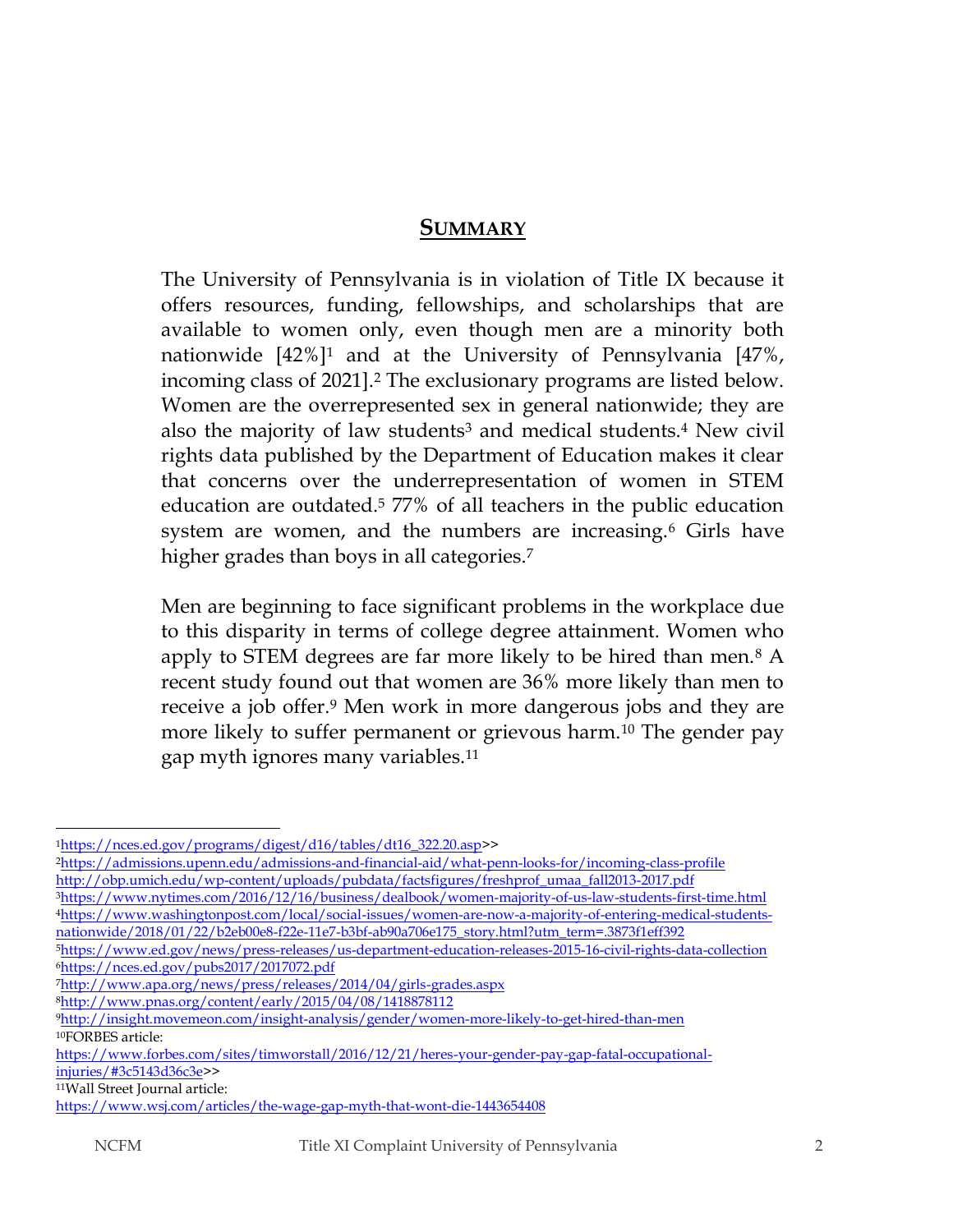# **LEGAL THEORY**

The Supreme Court prohibits gender discrimination against men.<sup>12</sup> The Second Circuit of Appeals has clarified that discrimination against men is unconstitutional even in the absence of malicious intent and even for a short period of time.<sup>13</sup> The Sixth Circuit of Appeals has clarified that unlawful anti-male bias can be inferred when the overwhelming majority of the impacted parties are male.<sup>14</sup>

The plain language of Title IX, predicated in 34 CFR §106, prohibits any institution from funding/sponsoring discriminatory scholarships, programs, fellowships and initiatives.<sup>15</sup> Title IX prohibits recipients from listing, soliciting, approving, sponsoring discriminatory scholarships even if they are entirely external to the University.16 Title IX prohibits discrimination in terms of counselling.<sup>17</sup> Title IX prohibits discrimination in terms of health benefits.<sup>18</sup> Title IX prohibits any kind of *preference* for admission in any educational entity, or its substituent chapters.<sup>19</sup> In determining whether discrimination occurs, Title IX requires an assessment of the *overall effect.*<sup>20</sup>

There were Title IX complaints of a similar nature in the past. For example, Michigan State University in 2016 converted a women-only study space in the Michigan Union to a study lounge that is now available to students of

l

<sup>12</sup> *Craig v. Boren* (1976). *Sessions v. Morales-Santana* (2017).

<sup>&</sup>lt;sup>13</sup> "A defendant is not excused from liability for discrimination because the discriminatory motivation does not result from a discriminatory heart, but rather from a desire to avoid practical disadvantages that might result from unbiased action. A covered university that adopts, even temporarily, a police of bias favoring one sex over the other in a disciplinary dispute, doing so in order to avoid liability or bad publicity, has practiced sex discrimination, notwithstanding that the motive for the discrimination did not come from ingrained or permanent bias against that particular sex" (*Doe v. Columbia University,* p. 26, footnote 11).

<sup>&</sup>lt;sup>14</sup> "The statistical evidence that ostensibly shows a pattern of gender-based decision-making and external pressure on Miami University supports at the motion-to-dismiss stage a reasonable inference of gender discrimination ... nearly ninety percent of students found responsible for sexual misconduct between 2011 and 2014 have male first-names" (*Doe v. Miami University,* p. 15).

<sup>15</sup> Such is the overall intent of CFR § 106.

<sup>16</sup> CFR § 106.37.

<sup>17</sup> CFR § 106.36.

<sup>18</sup> CFR § 106.39.

<sup>19</sup> CFR § 106.22.

<sup>20</sup> CFR § 106.37.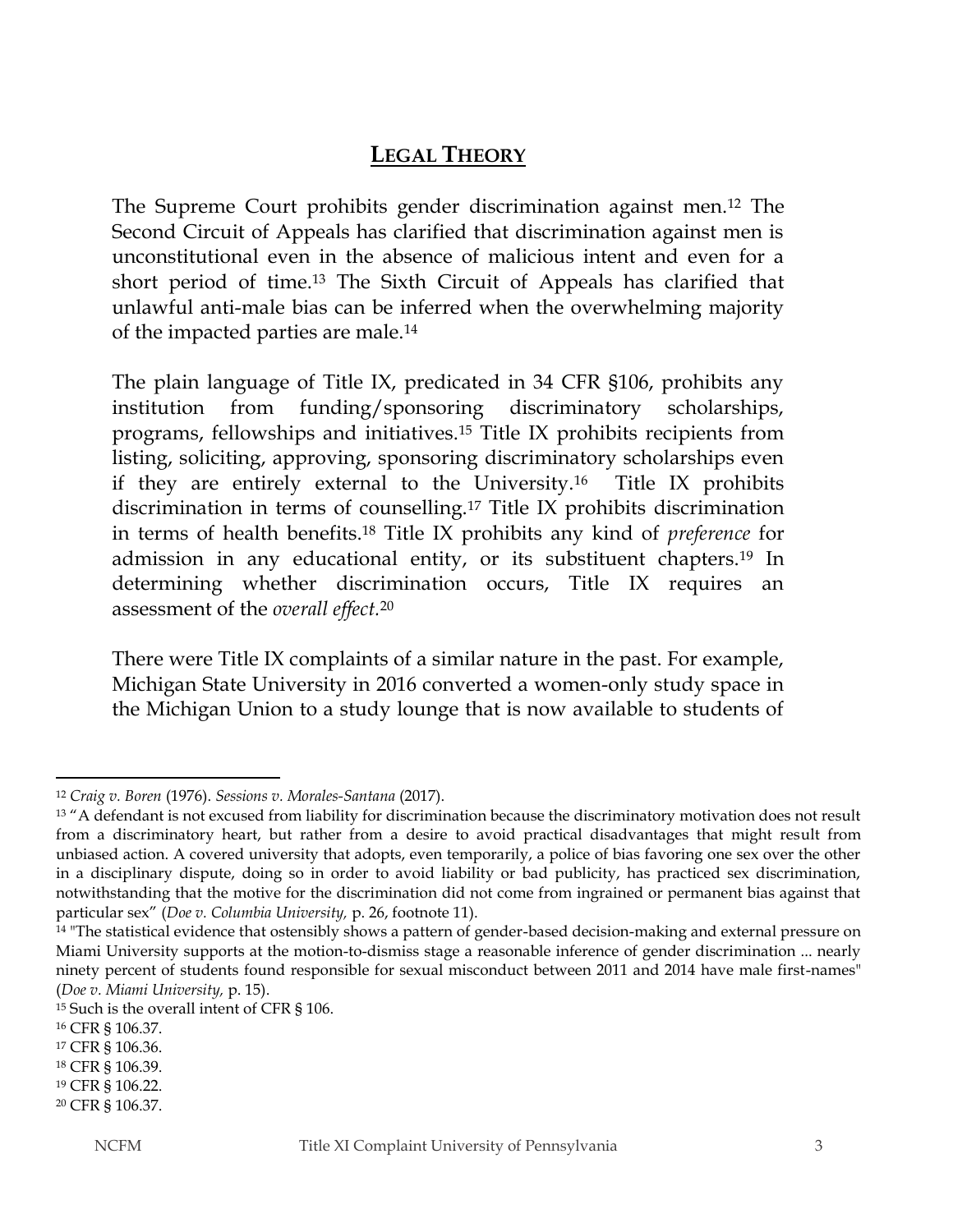all genders, following a Title IX and civil rights complaint.<sup>21</sup> Texas A&M University was subject to a Title IX complaint because it eliminated its last male-only dorm while preserving multiple female-only dorms.<sup>22</sup> The press has reported that the Department of Education is investigating Yale University,<sup>23</sup> and the University of Southern California,<sup>24</sup> for Title IX violations in similar issues. The Oregon Department of Education has ordered the South Eugene High School to replace the title "Axemen" with "Axe" in order to promote inclusivity.<sup>25</sup> In a previous Title IX precedent, the University of Southern California agreed to change the name of the Center for Women and Men (implying a hierarchy of victimhood) into *Relationship and Sexual Violence Prevention Services*. The gender-neutral title had a substantial, positive effect on male participation in the Center.<sup>26</sup>

This complaint alleges disparate treatment, not disparate impact. On information and belief, we allege that each instance of discrimination is supported by an inference of disparate treatment. Nowhere in this complaint do we infer discrimination based on disproportionate enrolment alone.<sup>27</sup> The fact that these scholarships and programs are endorsed as "women only" is sufficient, in and of itself, to infer disparate treatment. Such endorsement has a clearly dissuasive/discriminatory effect on males. This effect is akin to a German campus rejecting Jewish applicants in excess of the maximum quota<sup>28</sup> or state-sanctioned hate speech against non-Muslims in Saudi Arabia<sup>29</sup> or indeed, the "separate but equal" doctrine struck down in *Brown v. the Board of Education*. As such, such exclusionary language and practices create a hostile environment against prospective male applicants. As per OCR policy, hostile environment can occur even in the absence of intent to harm or even if the hostility is not directed at a particular target. Nor does hostile environment require sexual intent: gender animus or hostility based on sexual stereotypes is sufficient to trigger Title IX liability (*Dear Colleague Letter*, 2010, p. 2).<sup>30</sup>

<sup>21</sup> [https://www.washingtonpost.com/news/wonk/wp/2016/07/28/a-male-professor-says-this-women-only](https://www.washingtonpost.com/news/wonk/wp/2016/07/28/a-male-professor-says-this-women-only-study-lounge-is-sexist-and-illegal/?utm_term=.e559327d8b60)[study-lounge-is-sexist-and-illegal/?utm\\_term=.e559327d8b60](https://www.washingtonpost.com/news/wonk/wp/2016/07/28/a-male-professor-says-this-women-only-study-lounge-is-sexist-and-illegal/?utm_term=.e559327d8b60)

<sup>22</sup> <https://www.thecollegefix.com/post/31646/>

<sup>23</sup> <https://www.campusreform.org/?ID=10899>

<sup>24</sup> <https://www.campusreform.org/?ID=10931>

<sup>25</sup> [http://www.oregonlive.com/education/index.ssf/2018/02/eugene\\_officials\\_chop\\_south\\_eu.html](http://www.oregonlive.com/education/index.ssf/2018/02/eugene_officials_chop_south_eu.html)

<sup>26</sup> Department of Education, Office for Civil Rights, San Francisco Regional Office, Docket #09-16-2128.

<sup>&</sup>lt;sup>27</sup> The ratio of female/male enrolment is relevant only in terms of determining the "underrepresented sex." Women are no longer the "underrepresented sex" in colleges.

<sup>&</sup>lt;sup>28</sup> The Law against Overcrowding in Schools and Universities: [https://link.springer.com/chapter/10.1007%2F978-3-0348-](https://link.springer.com/chapter/10.1007%2F978-3-0348-9008-3_12) [9008-3\\_12](https://link.springer.com/chapter/10.1007%2F978-3-0348-9008-3_12)

<sup>29</sup> [https://www.aljazeera.com/news/2017/09/hrw-saudi-arabia-hate-speech-target-minorities-](https://www.aljazeera.com/news/2017/09/hrw-saudi-arabia-hate-speech-target-minorities-170926082722213.html)[170926082722213.html](https://www.aljazeera.com/news/2017/09/hrw-saudi-arabia-hate-speech-target-minorities-170926082722213.html)

<sup>30</sup> <https://www.bna.com/white-worker-raised-n17179891668/>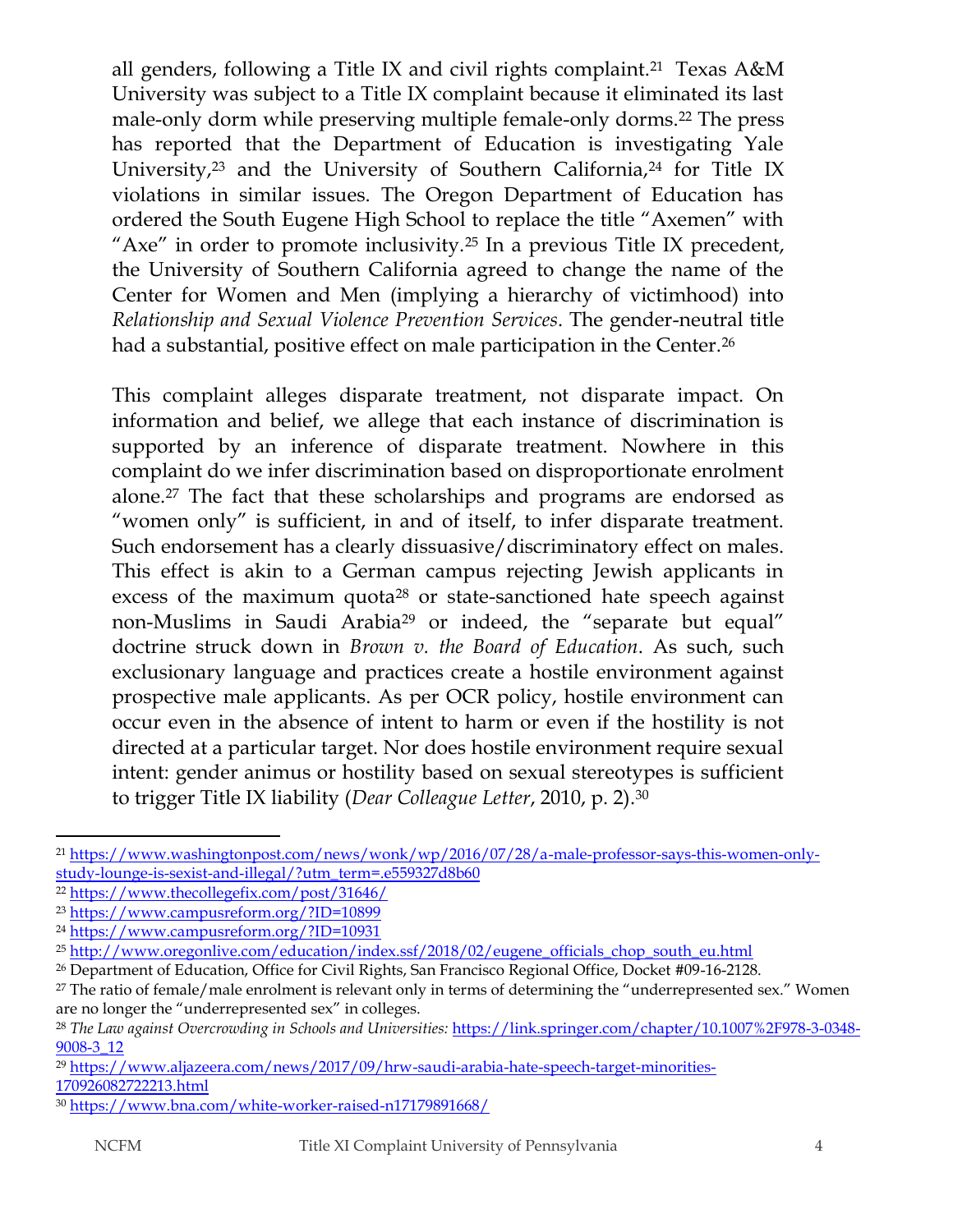The complaint seeks to eliminate gender discrimination against men without jeopardizing the civil rights of women. **When injunctive relief is granted, the female majority will still be able to compete with the male minority on equal footing.** The complaint is timely because all programs listed below involve ongoing and systematic gender discrimination.

# **LIST OF DISCRIMINATORY PROGRAMS**

This list includes some discriminatory programs and scholarships, external or internal, active as of June 2018. The list is neither exhaustive nor final. OCR should request information regarding all women-only spaces, scholarships, fellowships, initiatives, departments, departments, lectureships, committees, groups, and events that are currently active at the University of Pennsylvania.<sup>31</sup> Title IX also prohibits discrimination in programs which are externally funded if these programs use campus space or receive any other form of institutional endorsement.

**1.** The University of Pennsylvania violates Title IX by funding a **Center for Research on Reproduction and Women's Health***,* <sup>32</sup> which exclusively focuses on the health concerns of women. The University is not currently funding an equivalent medical center that exclusively focuses on genderspecific health & science for men. While the University of Pennsylvania has medical facilities which offer health services to both men and women, none of these facilities has an exclusive focus on the health needs of men; nor do they devote funding for research which focus exclusively on men's health needs. The *overall effect* of this imbalance is to diminish the quality of the medical services that men receive (compared to women). OCR must assess whether the University complies with Title IX under these circumstances. Please note that the operational logic of this allegation is consistent with the original wording of Title IX. That is to say, whenever a class of male persons receive inferior medical benefits *under* an educational institution, this is a violation Title IX. Please also note that the Third Circuit of Appeals has found that private medical facilities fall under the

l

<sup>&</sup>lt;sup>31</sup> "The compliance review regulations afford OCR broad discretion to determine the substantive issues for investigation and the number and frequency of the investigations" (*Case Processing Manual,* p. 20). OCR must use its discretion in a manner which maximizes its opposition to civil rights violations against men. If OCR chooses to narrow the scope of its discretion, OCR must state the reasons behind the decision.

<sup>32</sup> <https://www.med.upenn.edu/crrwh/>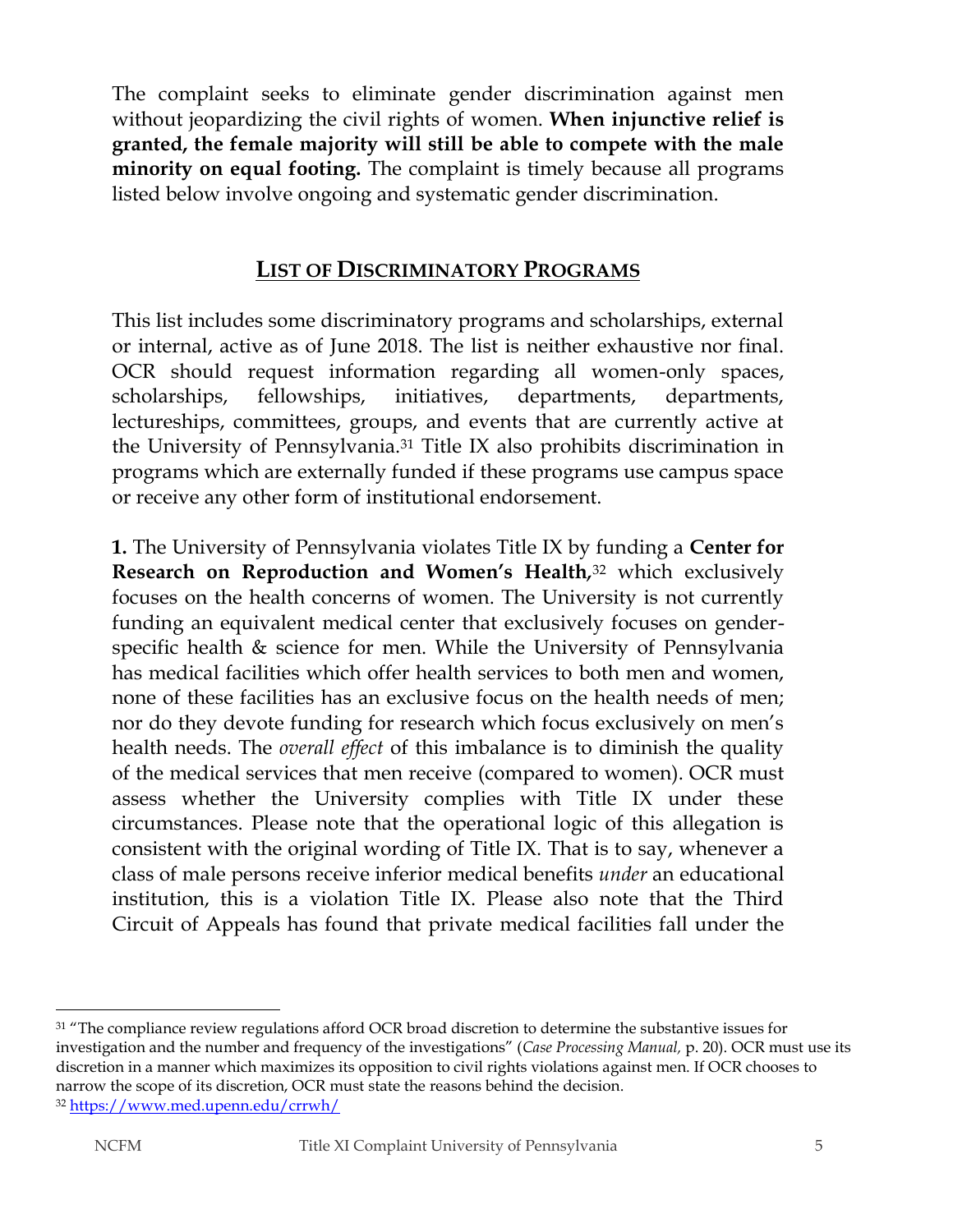jurisdiction of Title IX.33,34 Injunctive relief for this allegation might involve the following:

- **a.** The creation of an equivalent research center for men and their medical needs.
- **b.** Changing the name of the Center to a gender-neutral title and ensuring that the Center makes a greater commitment to gender equality in allocating research funds.

**2. FOCUS on Health and Leadership for Women** *(FOCUS)* is an organization which discriminates against men.<sup>35</sup> The name is discriminatory, the overall effect is discriminatory and hostile against men, all executives are women,<sup>36</sup> and FOCUS caters to the exclusive needs of women. (There is no equivalent program that caters exclusively to the needs of men). All speakers in all events have been women.<sup>37</sup> All participants in the **Section for Women Residents** are women.38 The University violates Title IX by funding FOCUS, but no equivalent program for males. In addition, FOCUS itself violates Title IX by discriminating against men.

**3. University of Pennsylvania Women's Center** engages in discrimination against men because the *overall effect* is discriminatory.<sup>39</sup> All participants are women.<sup>40</sup> The Center describes itself as "a perfect space for women, femaleidentified persons and feminists of all genders"—the overall effect of which is to create a hostile environment against men. All administrators are women.<sup>41</sup> While the Center has an anti-discrimination clause, this is hollow and illusory.

**a.** The Center has a discriminatory name, which has a dissuasive and hostile effect on men. If the Center is truly gender-neutral, it can accommodate a simple name change, such as *Violence Prevention Center.* OCR has implemented such name changes in the past.<sup>42</sup>

<sup>39</sup><https://www.vpul.upenn.edu/pwc/>

 $\overline{\phantom{a}}$ <sup>33</sup> <https://www.lexology.com/library/detail.aspx?g=7de9e868-e918-49cf-8050-517974c0f4cf>

<sup>34</sup> Pennsylvania is under the jurisdiction of the Third Circuit.

<sup>35</sup> <https://www.med.upenn.edu/focus/>

<sup>36</sup> <https://www.med.upenn.edu/focus/ProgramLeadership.shtml>

<sup>37</sup>[https://www.med.upenn.edu/focus/httpwebdev.med.upenn.educontributefocusAnnualConference17Fall.shtml#](https://www.med.upenn.edu/focus/httpwebdev.med.upenn.educontributefocusAnnualConference17Fall.shtml#description) [description](https://www.med.upenn.edu/focus/httpwebdev.med.upenn.educontributefocusAnnualConference17Fall.shtml#description)

<sup>38</sup><http://www.med.upenn.edu/focus/ResidentsandFellows.shtml>

<sup>40</sup>[https://www.vpul.upenn.edu/pwc/files/mli\\_ownit\\_01.1\\_1522264345\\_crop.jpg](https://www.vpul.upenn.edu/pwc/files/mli_ownit_01.1_1522264345_crop.jpg) <sup>41</sup><https://www.vpul.upenn.edu/pwc/contactus.php>

<sup>&</sup>lt;sup>42</sup> In a previous OCR precedent, the University of Southern California agreed to change the name of the Center for Women and Men (implying a hierarchy of victimhood) into Relationship and Sexual Violence Prevention Services (#09-16-2128). The name change had a substantial, positive effect on male participation in the Center.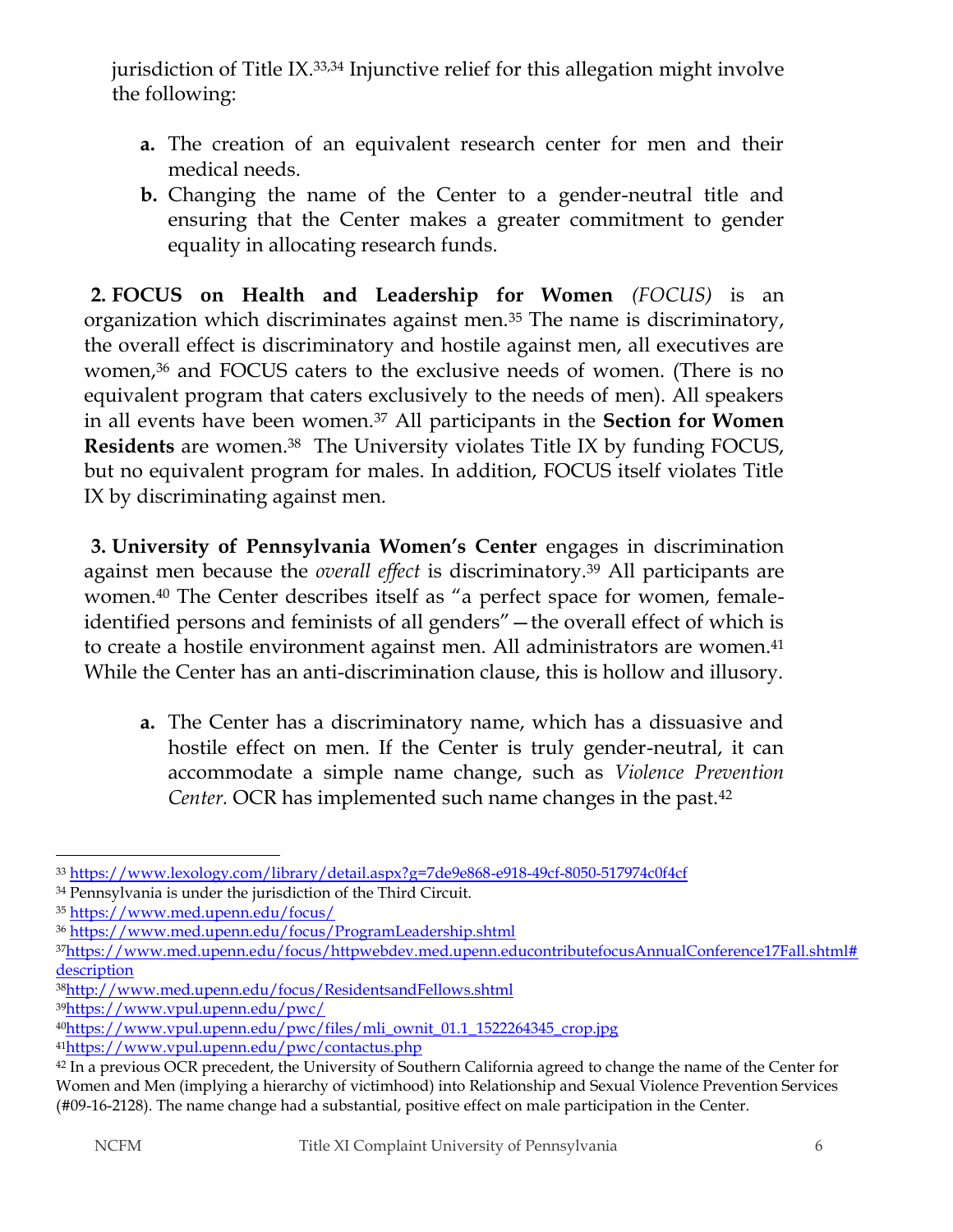- **b.** The Center offers resources that are exclusively for the benefit of women, such as **Rape Aggression Defence,** which is endorsed as "woman-only."<sup>43</sup> This reinforces the sexual stereotype that men cannot be victims of rape. The Center also funds **Voices for Change,** a series of events from which men are categorically excluded: all participants were women.<sup>44</sup>
- **c.** The Center coordinates with internal and external sources which benefit women only. A reasonable person browsing these resources cannot arrive at the conclusion that the Center does not discriminate against men: all listed resources are for the advantage of women and specifically designate women.<sup>45</sup>
- **d.** The Center offers parenting resources that are available to mothers, such as lactation, but offers no equivalent program for fathers.<sup>46</sup>

**4.** The University of Pennsylvania has violated Title IX by endorsing/sponsoring **Women Against Abuse,** an external organization which discriminates against men. The organization offers services to "women and children" but not men.<sup>47</sup> They are explicitly endorsed by the University of Pennsylvania and their events occur on campus space.<sup>48</sup>

**5.** The University of Pennsylvania violates Title IX by funding a **Gender, Sexuality, and Women's Studies***,* the overall effect of which is discriminatory against men. The name is discriminatory and women are overrepresented in the program (25 women and 5 men as core faculty).<sup>49</sup> The program funds 11 female graduate students and 1 male graduate student.<sup>50</sup> Their agenda is preoccupied with women's issues only, which creates a hostile/dissuasive effect against male participants.<sup>51</sup> All classes taught by the program involve issues which impact women and LGBT groups, but not men.52,53 All former directors were women.<sup>54</sup> There is no equivalent program, funded by the University of Pennsylvania, which is devoted to the gender-specific problems that men experience. The

 $\overline{\phantom{a}}$ <sup>43</sup> <https://www.publicsafety.upenn.edu/safety-initiatives/rad-self-defense-courses/>

<sup>44</sup> <https://www.vpul.upenn.edu/pwc/voicesofchange.php>

<sup>45</sup> <https://www.vpul.upenn.edu/pwc/support.php>

<sup>46</sup> <https://www.vpul.upenn.edu/pwc/lactation.php>

<sup>47</sup> <http://www.womenagainstabuse.org/services/safe-havens>

<sup>48</sup> <http://www.womenagainstabuse.org/media-library/university-of-pennsylvania-students-take-back-the-night>

<sup>49</sup> <https://www.sas.upenn.edu/gsws/people>

<sup>50</sup> <https://www.sas.upenn.edu/gsws/program/graduate>

<sup>51</sup> <https://www.sas.upenn.edu/gsws/events/gsws-apc>

<sup>52</sup> <https://www.sas.upenn.edu/gsws/pc>

<sup>53</sup> Please note that this complaint alleges discrimination on the basis of sex only (i.e. against men), not discrimination on the basis of sexual orientation.

<sup>54</sup> <https://www.sas.upenn.edu/gsws/people/former-directors>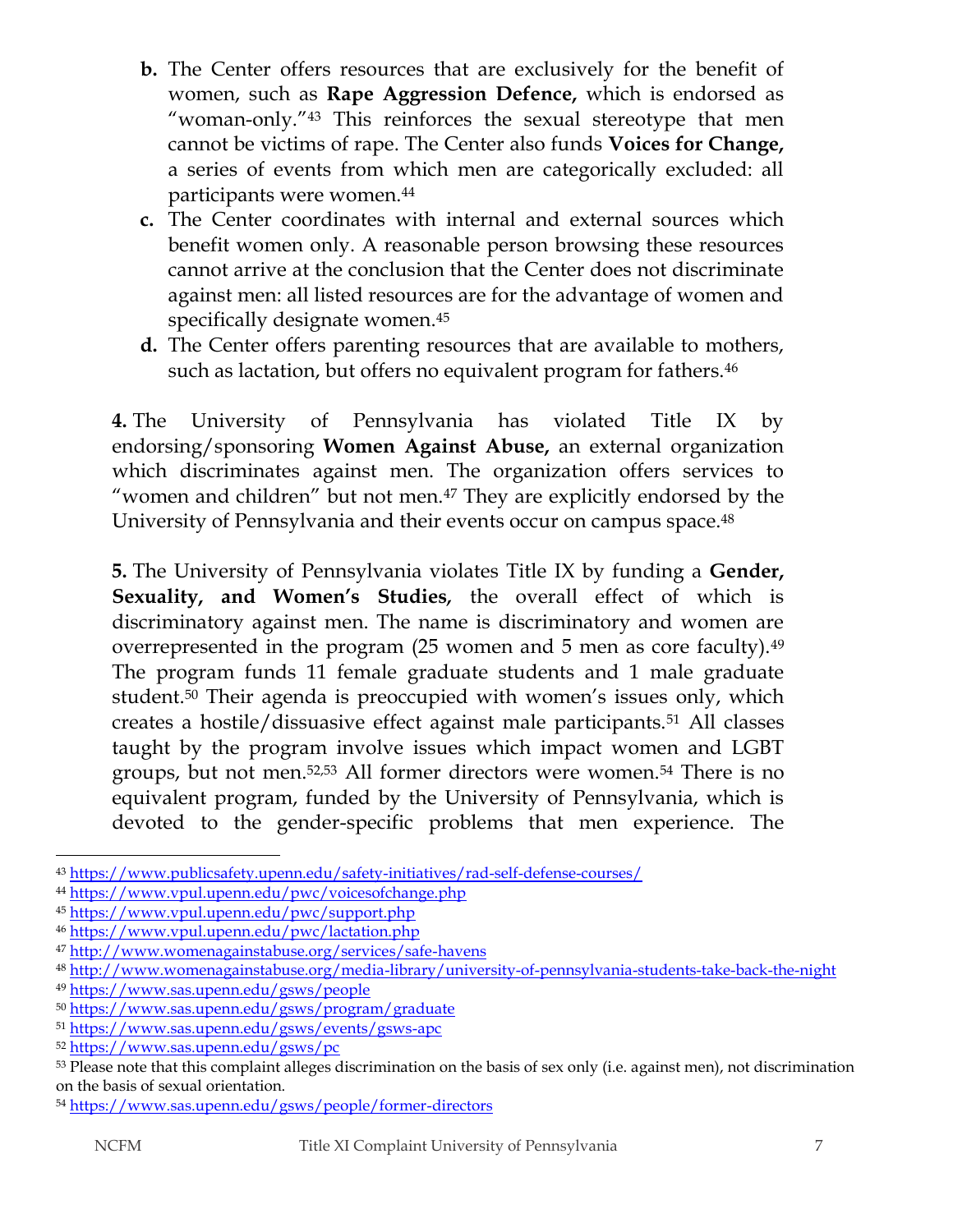underrepresentation of men, coupled with the exclusionary name and interests of the group, augments an inference of bias even if disparate impact is not sufficient (in and of itself) to trigger legal liability.

- **a.** The program expresses an unlawful preference for women's issues in its decisions to sponsor/fund events. The program expressly mentions that issues that involve women and "global feminism" receive preferential treatment in terms of funding.<sup>55</sup> "Feminism" is defined as "organized activity on behalf of women's rights and interests."<sup>56</sup> Title IX prohibits any such preference in terms of funding.
- **b.** The program also hosts the **Alice Paul Center for Research on Gender, Sexuality, and Women**. <sup>57</sup> The name is discriminatory and the *overall effect* is hostile against men.
- **c.** The program offers three discriminatory scholarships<sup>58</sup> and all current recipients are women: Chloe, Zain, Liz, Shenila, Lauren, Janet. The scholarships have vague application criteria which attempt to conceal their discriminatory intent.
- **d.** The program offers **The Phyllis Rackin Graduate Award,** awarded to a "feminist scholar," expressing an unlawful preference in terms of gender ideology. The decision-maker is a woman (Luz Marin). All recipients are women.<sup>59</sup>
- **e.** The program offers the **Leboy-Davies Graduate Student Award,** which requires the applicant to produce scholarship with "beneficial impact on the lives of women." All recipients have been women, except one male awardee.<sup>60</sup> The decision-maker is a woman (Anne Esacove). The underrepresentation of men, coupled with the exclusionary name and interests of the group, augments an inference of bias even if disparate impact is not sufficient (in and of itself) to trigger legal liability.

**6. Wharton Women in Business** discriminates against men. The name is discriminatory, membership is open to women only,<sup>61</sup> all administrators are women, $62$  and all recent panellists were women. $63$  A student has

<sup>55</sup> <https://www.sas.upenn.edu/gsws/center/funding/request-co-sponsorship>

<sup>56</sup> <https://www.merriam-webster.com/dictionary/feminism>

<sup>57</sup> <https://www.sas.upenn.edu/gsws/center>

<sup>58</sup> Visiting Scholars, Diversity Visiting Scholars, Research Affiliates.

<sup>59</sup> <https://www.sas.upenn.edu/gsws/center/funding/phyllis-rackin-graduate-award>

<sup>60</sup> <https://www.sas.upenn.edu/gsws/center/funding/leboy-davies-graduate-student-award>

<sup>61</sup> "This event is an opportunity to bring together inspiring *female* leaders." <http://www.whartonwomen.org/wws2017/>

<sup>62</sup> <http://whartonwomen.org/about/officers/>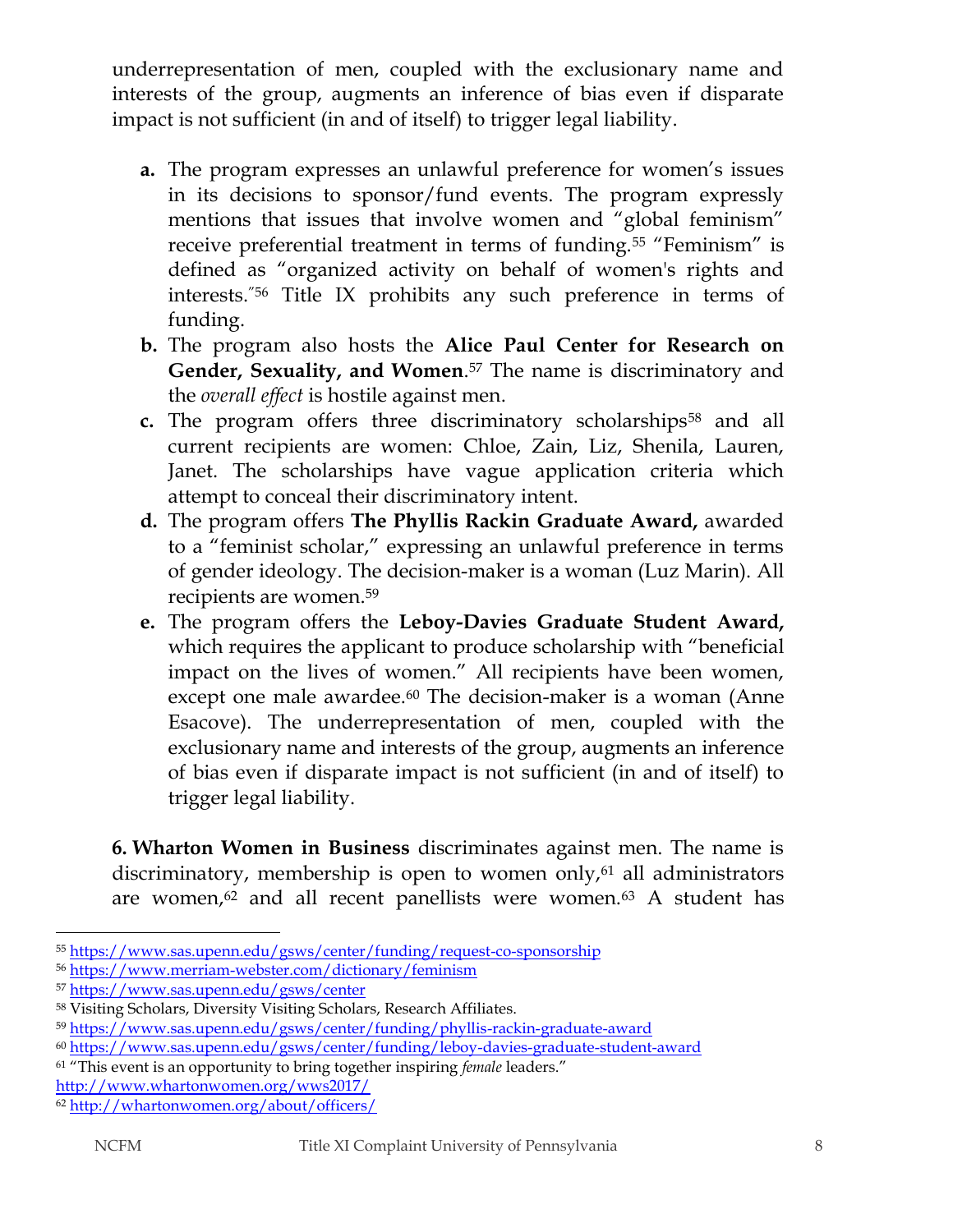specified that he would be interested in testifying as a witness against Wharton: Women in Business if an official investigation is opened.

- **a.** Wharton hosts events which are available to women only, such as **Women's Visit Day**<sup>64</sup> and **The Women Effect.<sup>65</sup>** Their agenda is preoccupied with women's issues only.<sup>66</sup> They offer parenting resources to mothers, but not fathers.<sup>67</sup>
- **b.** Wharton offers counselling exclusive to women only, even though this is prohibited by Title IX.<sup>68</sup>
- **c. The Forte Fellowships,** offered by University of Pennsylvania's Wharton School, expressly discriminates against men.<sup>69</sup>
- **d.** While the program has token male participation in a *separate* wing, Wharton 22s, this is *trivial* participation. The underrepresentation of men in Wharton, coupled with the exclusionary name and interests of the group, augments an inference of bias even if disparate impact is not sufficient (in and of itself) to infer bias. The University does not have an equivalent program for men which might offset the effects of Wharton's campus presence; the *overall effect* of Wharton's presence creates a hostile environment against prospective male applicants.

**7. Penn Center for Women's Behavioural Wellness** discriminates against men.<sup>70</sup> All faculty/administrators are women. <sup>71</sup> This is a program which offers counselling to women only (Title IX prohibits discrimination in counselling). There is no equivalent program, funded by the University of Pennsylvania, which caters exclusively to men.

**8. Trustee's Council of Penn Women** expressly discriminates against men. Members are required to be women.<sup>72</sup> As such, all members are women.

**a.** The Council also offers discriminatory scholarships, such as the **Beacon Award**. While the Beacon Award claims to be open to both sexes, all recipients have been women and the recipient is required

<sup>63</sup> <http://www.whartonwomen.org/wws2017/speakers-panels/?display=panels>

<sup>64</sup> <https://mba.wharton.upenn.edu/event/womens-visit-day-13/>

<sup>65</sup> <https://tarahealthfoundation.org/women-effect-at-wharton-school-university-of-pennsylvania/>

<sup>66</sup> <http://www.whartonwomen.org/wws2016/agenda/>

<sup>67</sup> <http://whartonwomen.org/activities/mothers-wharton/>

<sup>68</sup> [http://whartonwomen.org/activities/health\\_wellness/](http://whartonwomen.org/activities/health_wellness/)

<sup>69</sup> <https://mba.wharton.upenn.edu/tuition-financial-aid/>

<sup>70</sup> <http://www.med.upenn.edu/womenswellness/>

<sup>71</sup> <http://www.med.upenn.edu/womenswellness/team.html>

<sup>72</sup> <https://www.alumni.upenn.edu/s/1587/gid2/16/interior.aspx?sid=1587&gid=2&pgid=929>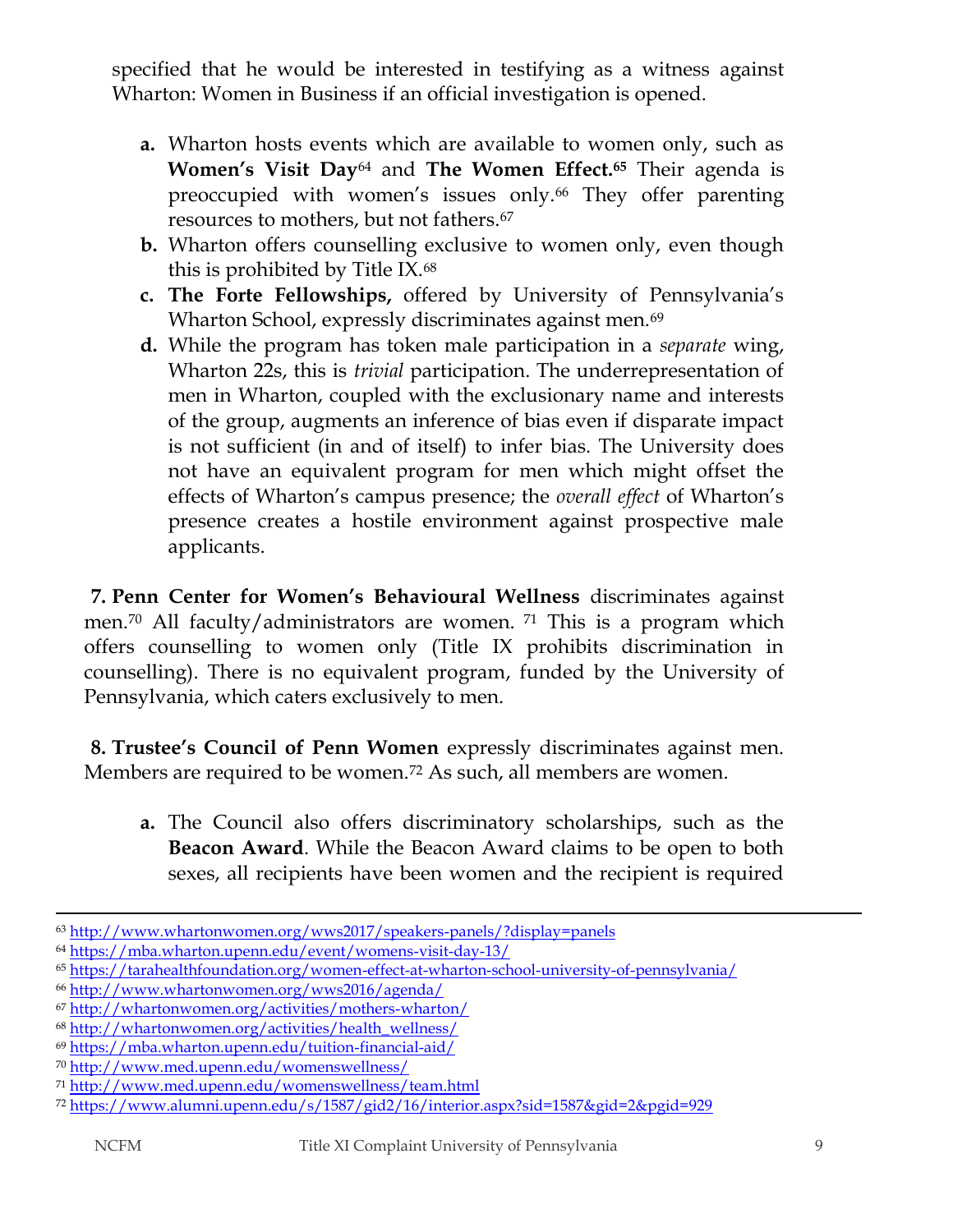to "further the advancement of women."<sup>73</sup> All decision-makers are women, as per the paragraph above. Thus, the overall effect has a dissuasive/hostile impact on male applicants.

**b.** Another such discriminatory grant is the **Trustee's Council of Penn Women Faculty Research Grants,** which is available to women only.<sup>74</sup>

**9. Penn Association of Alumnae** discriminates against men: "every woman becomes a member upon receiving a degree."<sup>75</sup> The University of Pennsylvania has an Association of Alumni which is open to both sexes, not just to men, but the Association of Alumnae is open to women only. This imbalance creates an overall effect which is discriminatory against men. **The Association of Alumnae** uses campus space and receives funding from the institution.

**10. Penn Forum for Women Faculty** discriminates against men. All members are women and membership is for women only.<sup>76</sup> There is no equivalent program for men.

**11. Penn Graduate Women's Support** group expressly discriminates against men.<sup>77</sup> There is no equivalent program for the male minority. Title IX prohibits discrimination in counselling.

**12. OwnItUPenn** is an affiliated organization which consists of women only,<sup>78</sup> while aiming to "connect young women everywhere."<sup>79</sup> All participants are women.<sup>80</sup> The organization receives funding from the University of Pennsylvania.<sup>81</sup>

**13. Penn GEMS** is an organization that discriminates against boys and men. The name/intent is discriminatory and all participants are girls.<sup>82</sup>

 $\overline{a}$ <sup>73</sup> <https://www.alumni.upenn.edu/s/1587/gid2/16/interior.aspx?sid=1587&gid=2&pgid=1101>

<sup>74</sup> <https://www.sas.upenn.edu/gsws/center/funding/trustees-council-penn-women-faculty-research-grants>

<sup>75</sup> [https://www.alumni.upenn.edu/s/1587/gid2/16/interior\\_1col.aspx?sid=1587&gid=2&pgid=414](https://www.alumni.upenn.edu/s/1587/gid2/16/interior_1col.aspx?sid=1587&gid=2&pgid=414)

<sup>76</sup> <https://provost.upenn.edu/faculty/pfwf>

<sup>77</sup> <https://www.vpul.upenn.edu/caps/gradwomengrp.php>

<sup>78</sup> All members are women.<http://ownitupenn.com/new-page/>

<sup>79</sup> "To bridge the gap between **female** leaders and the millennials who admire them. We're shaking up the **women's**  leadership arena by producing events accessible to college-aged **women** of all demographics -- not just those who can afford to pay their way."

<sup>80</sup> <https://www.youtube.com/watch?v=-yMpfCG2Ihs>

<sup>81</sup> <http://ownitupenn.com/our-sponsors/>

<sup>82</sup> [https://www.seas.upenn.edu/awe/gems/documents/gems\\_brochure\\_2018\\_BLUE\\_NEW-1.pdf](https://www.seas.upenn.edu/awe/gems/documents/gems_brochure_2018_BLUE_NEW-1.pdf)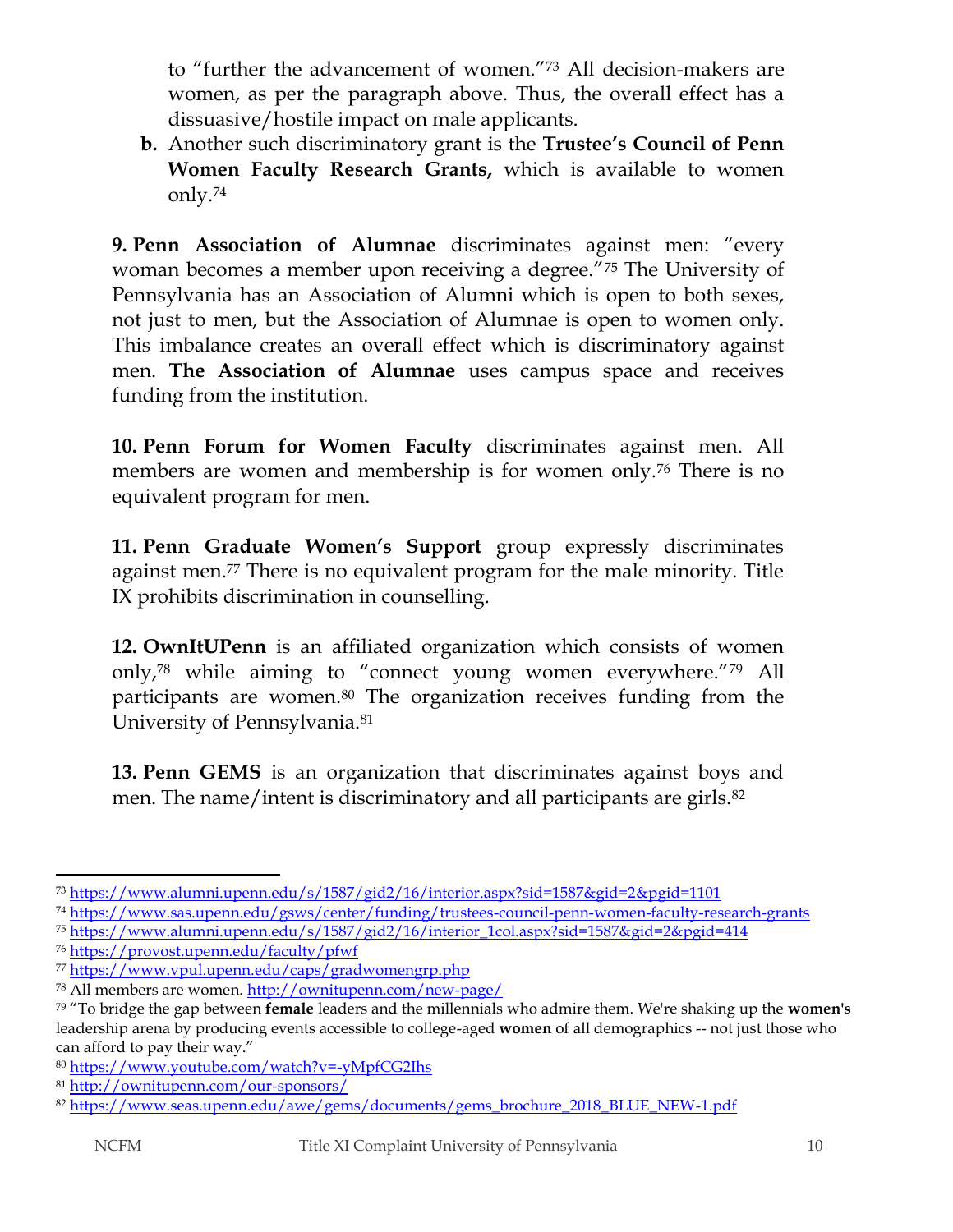**14. Penn Graduate Women in Science and Engineering** *(GWISE)* discriminates against men. The name is discriminatory and all executive members (except one male in a minor position) are women.<sup>83</sup> All events involve interest groups for women, where exclusive female participation is the norm.<sup>84</sup> All recipients of benefits are women, on information and belief (as a reasonable person would suppose). The group aims to implement affirmative action for women in STEM due to the alleged underrepresentation of women in STEM, but UPenn violates Title IX by creating/funding no equivalent affirmative action programs for men in the particular fields wherein they are underrepresented.

**15. UPenn Association for Women in Mathematics** discriminates against men. The name is discriminatory, the overall effect is hostile against men, and all members are women.<sup>85</sup>

**16. UPenn Women in Computer Science** discriminates against men*.* The name is discriminatory, the purpose of the organization is to "support *women,*" the overall effect is hostile against men, and all members are women.<sup>86</sup>

**17. PennDesign Women in Architecture** discriminates against men. The name is discriminatory, the overall effect is hostile against men, and all members are women.<sup>87</sup>

**18. Women in Physics at the University of Pennsylvania** discriminates against men*.* The name is discriminatory, the overall effect is hostile against men, and all members are women.<sup>88</sup>

**19. UPenn Advancing Women in Engineering** discriminates against men. The name is discriminatory, the overall effect is hostile against men, and all members are women. The organization is dedicated to "recruiting, retaining, and promoting *women*."<sup>89</sup>

 $\overline{\phantom{a}}$ <sup>83</sup> <http://pgwise-upenn.squarespace.com/>

<sup>84</sup> <http://pgwise-upenn.squarespace.com/events/>

<sup>85</sup> <https://upenn-awm.weebly.com/>

<sup>86</sup> <https://wics.cis.upenn.edu/>

<sup>87</sup> <https://www.design.upenn.edu/women-architecture>

<sup>88</sup> <https://www.facebook.com/WiPatPenn/>

<sup>89</sup> <https://www.seas.upenn.edu/awe/>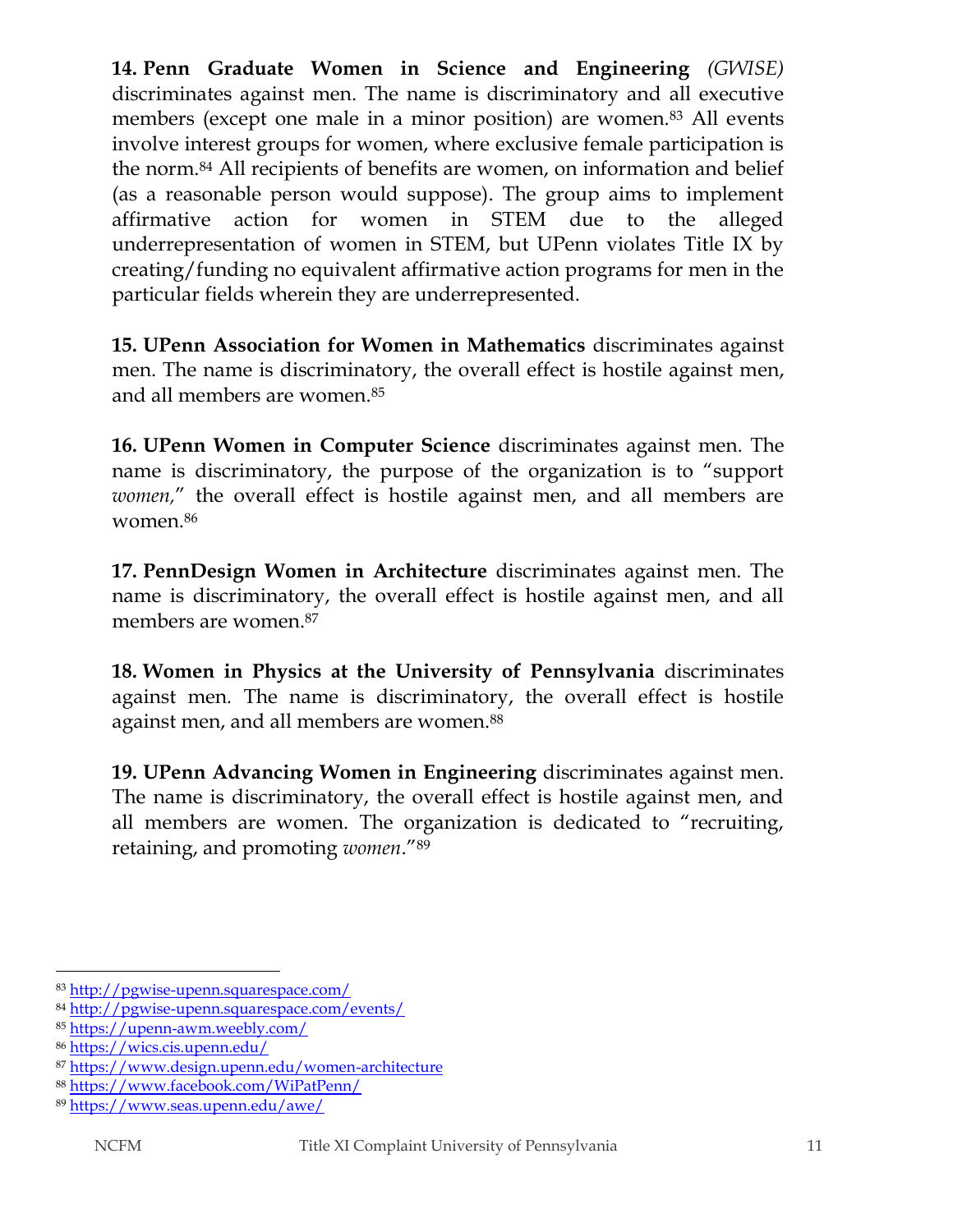**20. Penn Society of Women Engineers** discriminates against men. The name is discriminatory, the overall effect is hostile against men, and all members are women.<sup>90</sup>

**21. Women of Color at Penn** discriminates against men. The name is discriminatory, the overall effect is hostile against men, and all members/participants are women.<sup>91,92</sup>

**22. Penn Association for Gender Equity** discriminates against men. All members are women: in addition, the Association creates a hostile/dissuasive effect against men by using the terms "gender" and "woman" interchangeable.<sup>93</sup> The group purports to "tackle the issues that are facing women on our campus," and no reasonable male person would join the organization under these circumstances.

 $\overline{a}$ <sup>90</sup> <https://fling.seas.upenn.edu/~swe/cgi-bin/>

<sup>91</sup> <https://www.flickr.com/photos/aarcupenn/albums/72157628105775362/with/6325606461/>

 $92$  Please note that this complaint alleges discrimination on the basis of sex only, not race.

<sup>93</sup> <http://www.penngenderequity.org/about/>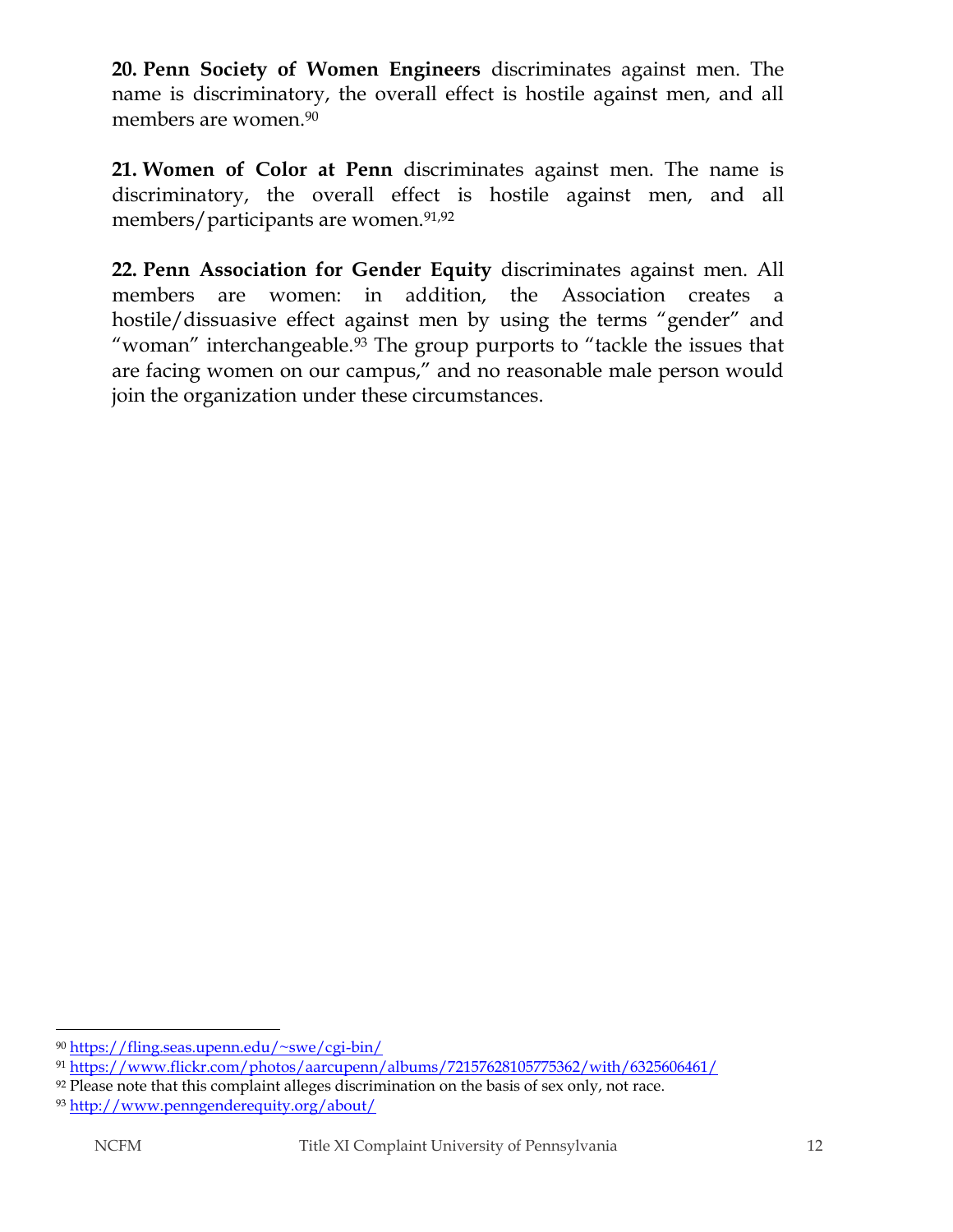# **INJUNCTIVE RELIEF**

In some circumstances, these exclusionary programs can attempt to cloak their invidious intent by posting hollow anti-discrimination disclaimers. For example, they can try to avoid legal liability by writing that "membership is open to all sexes, but we have a gender focus" while maintaining all-female status or female majority. Such rhetoric is diversionary and meaningless. In addition, the very name of an institution (i.e. *Women's*) can support an inference of discrimination.<sup>94</sup> This is because a reasonable male person would not seek to participate in such an organization and/or apply for such a scholarship; the name thus creates a hostile overall effect.

This complaint requests the following injunctive relief, in any combination thereof:

- **(1)** The abolition of all female-only programs (and all programs that provide special preferences to females) within a reasonable period of time.
- **(2)** The conversion of all discriminatory programs into gender-neutral programs within a reasonable period of time. If such conversion occurs, the names of the programs must be changed into genderneutral titles, and the programs must begin to actively recruit male students. There is OCR precedent for such conversion.<sup>95</sup>
- **(3)** The creation of male-specific or male-focused programs and/or scholarships and/or research centres to offset the balance, whenever proper.
- **(4)** Any other form of injunctive relief, whenever proper (such as a future ban on all such programs).

 $\overline{a}$ <sup>94</sup> OCR routinely opens investigations against institutions which post such disclaimers.

<sup>95</sup> In a previous OCR precedent, the University of Southern California agreed to change the name of the Center for Women and Men (implying a hierarchy of victimhood) into Relationship and Sexual Violence Prevention Services (#09-16-2128). The name change had a substantial, positive effect on male participation in the Center.